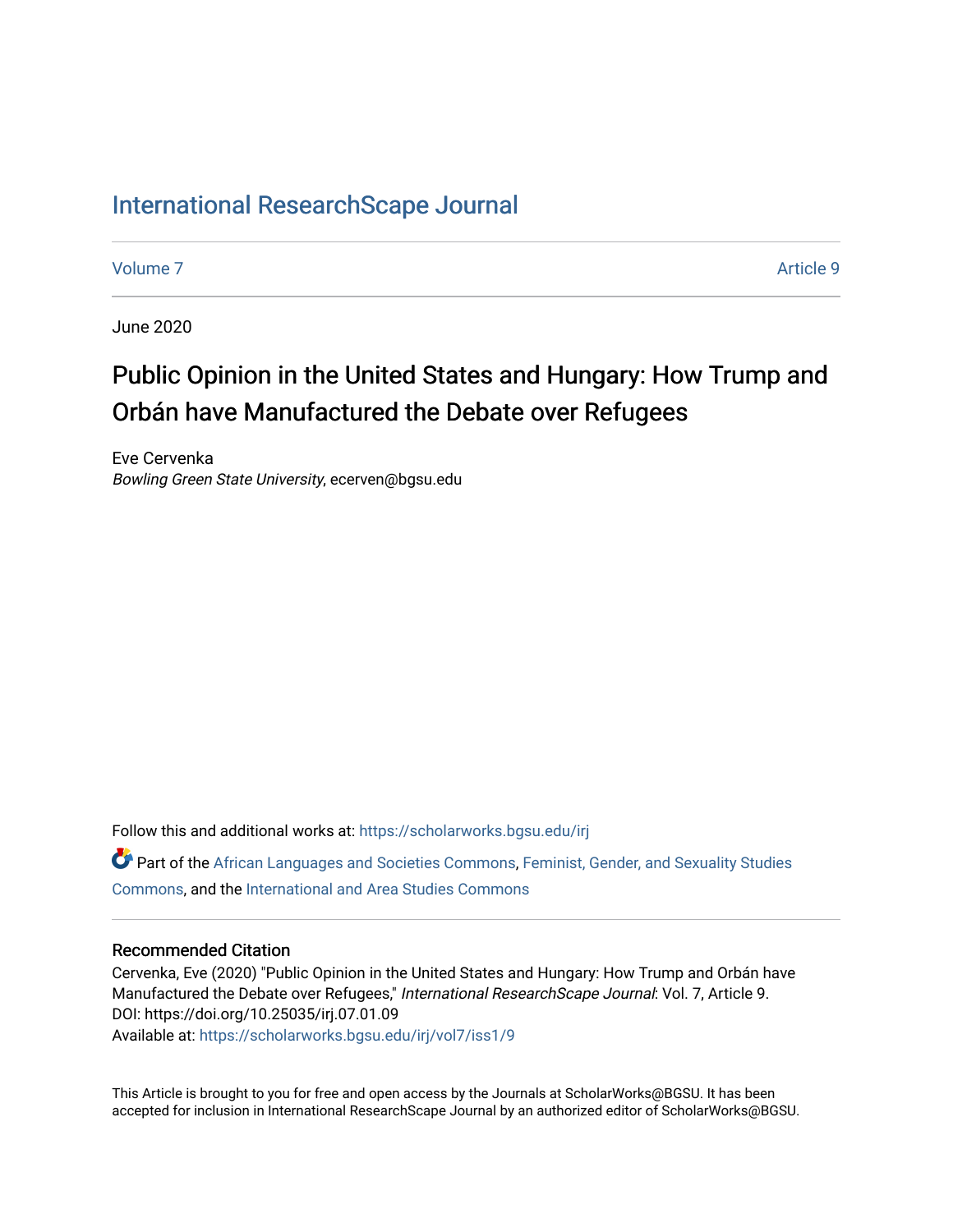Eve Cervenka Faculty Mentor: Dr. Stefan Fritsch

### Public Opinion in the United States and Hungary: How Trump and Orbán have Manufactured the Debate over Refugees

#### **Abstract**

This research paper is inspired by the author's recent experience interning with US Together – Cleveland, a non-profit refugee resettlement agency that provides services before, during, and immediately after refugees' arrival. It will utilize a humanitarian approach to the topic of public opinion and perception of refugees in the United States. In order to put these findings in the context of world refugee responses, Hungary will be considered as a comparative case study. This will include an exploration into the historical role and perception of refugees in both countries, as well as the recent policy changes by the Trump and Orbán administrations respectively. This is a critical topic in today's globalized world with ongoing refugee crises in various world regions which seemingly drive increasingly negative attitudes towards refugees arriving in both countries. The purpose of this paper is to retrace closely the Trump and Orbán administrations' policies in order to determine whether the harsh criticism leveled at refugees espoused by these leaders is a reflection of widely held feelings previously present in the population that elected them, or rather, if their populist and xenophobic demagoguery have impacted the people's perceptions of immigrants and refugees. This paper will explore the historical, economic, and social factors that relate to public opinion of refugees. This paper finds that it is most likely that Trump and Orbán are reflections of their electorates. While they themselves might hold these views, they were elected on xenophobic platforms because enough people agree with their platforms.

#### **Introduction**

Every day 37,000 people are forced to leave their homes due to persecution and conflict (UNHCR "Figures at a Glance", 2019). Over the past century, the world has seen a large number of refugees fleeing from countless conflicts. Countries have had drastically different responses to these crises, particularly with regard to the number of refugees they have agreed to resettle within their borders. In a comparison of the U.S. and Europe, the spectrum of host countries who have welcomed refugees in the second decade of the new millennium ranges from Germany, a country that has taken a great many refugees, all the way down to Poland and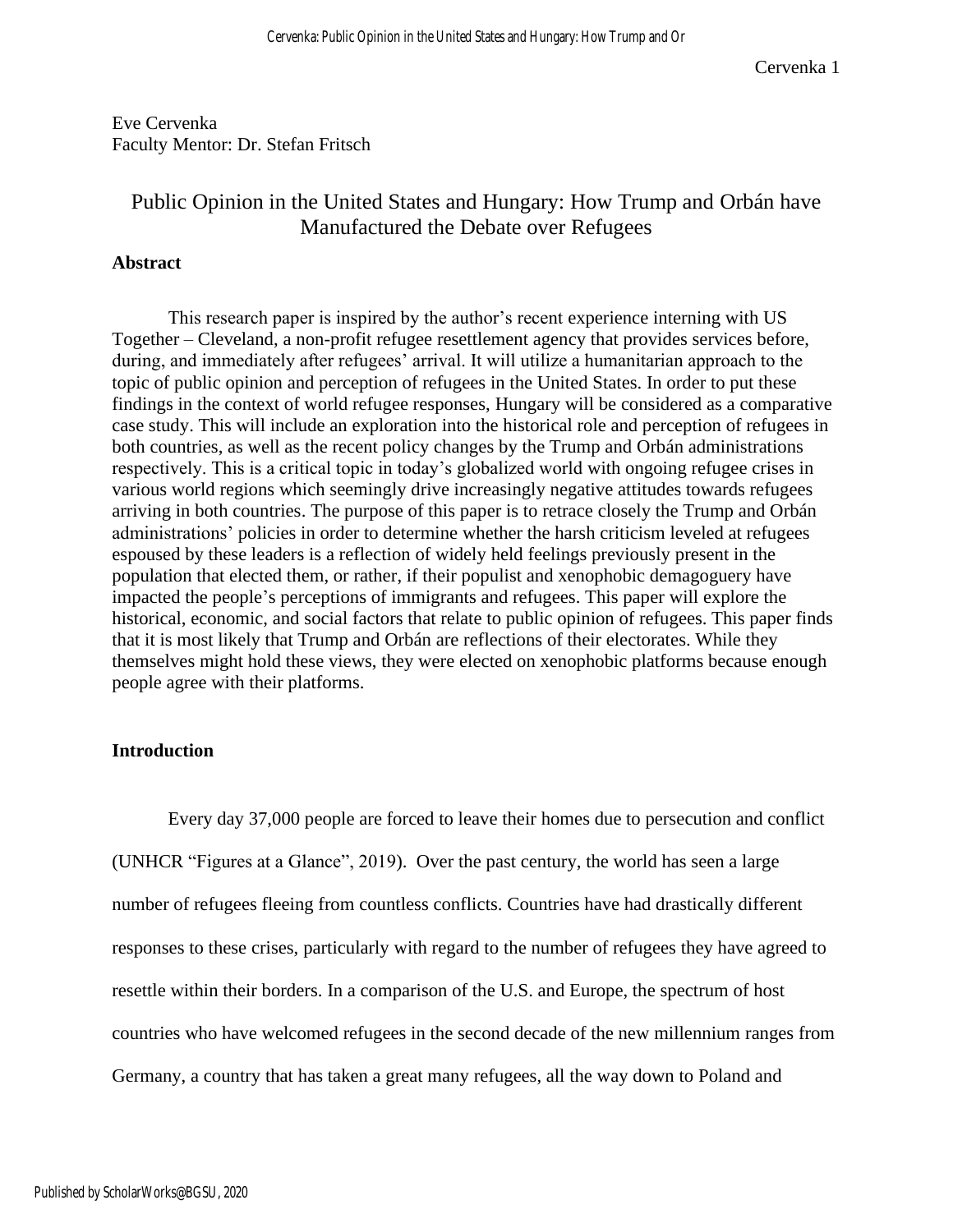Hungary, who have taken few to none. In today's world, there appears to be quite a bit of negative rhetoric concerning people's perceptions of refugees. Although this paper will primarily discuss refugees, perceptions of immigrants are often tied in with that of refugees, so they too will be touched on. The distinction between refugees and immigrants for the purposes of this paper hinges on the official status recognized by the UN's 1951 Refugee Convention. An interesting aspect to consider in conjunction with immigration is the recent rise of far-right leaders in many Western countries. This paper will focus on two case studies in particular: Donald Trump in the United States and Viktor Orbán in Hungary. Both leaders have expressed vitriol for refugees and immigrants through their words and policies. One central question of this paper will be to what extent these leaders have influenced public opinion of refugees and immigrants, and to what extent those views were already held prior to their election and led to their respective rise to power.

In order to answer these questions, it is important and useful to consider this issue through a historical lens. This paper will explore the history of refugees and immigration in both countries in order to discern whether public opinion has gotten more or less supportive of immigration and the acceptance of refugees. It will also look at the evolution of immigration policies by both administrations, at what sort of rhetoric they have espoused and how that has been received by voters. Ultimately, this paper will show that though Trump and Orbán's policies are repressive and have amplified implicit racism and xenophobia, refugees and immigrants have never been overwhelmingly supported. Despite this, both countries have an obligation to accept refugees, not just because they signed international agreements and conventions, but also out of a moral obligation to fellow people.

#### **Essential Concepts**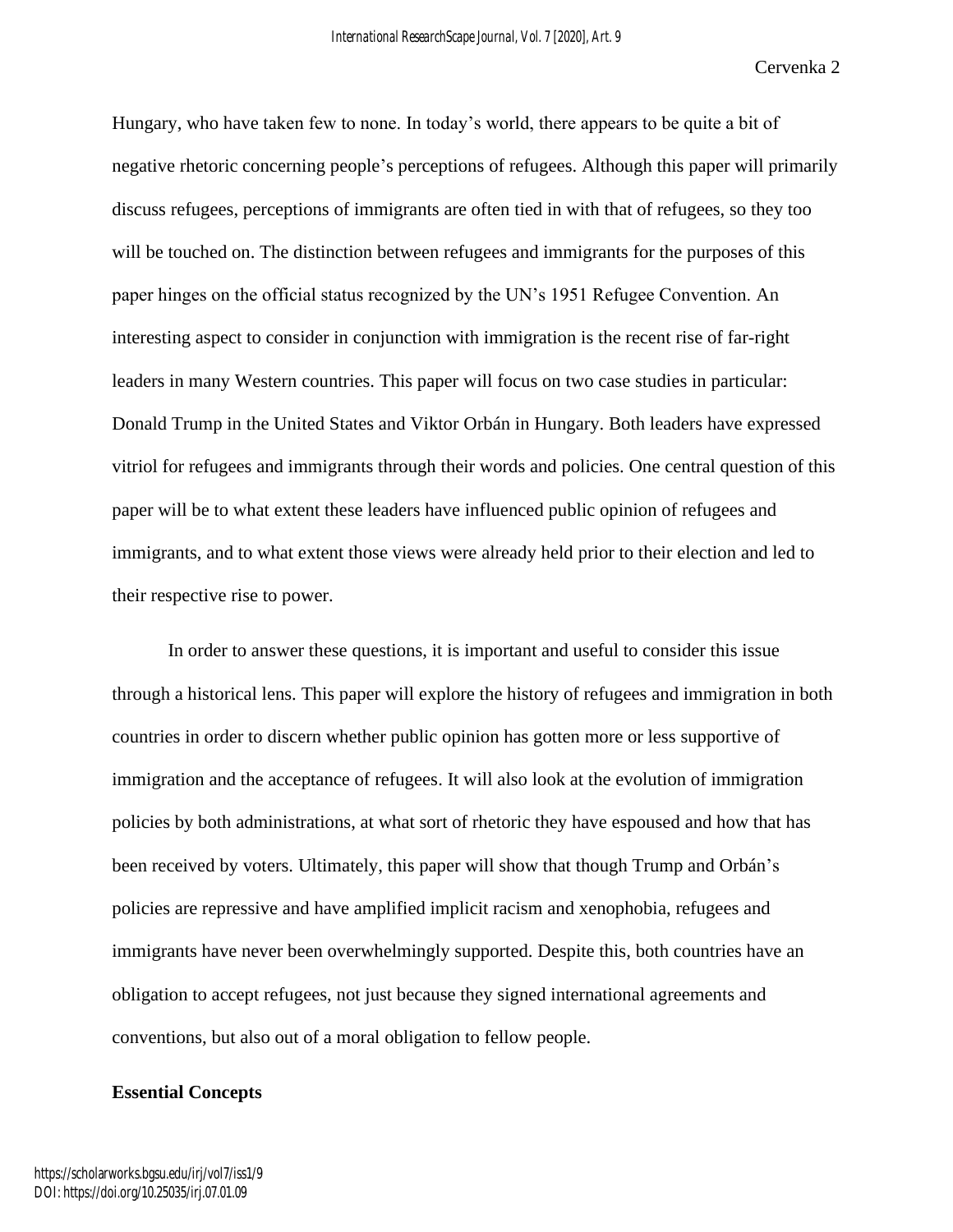It is necessary to clear up misconceptions on the differences between immigrants, refugees, and asylum seekers, as each distinction carries with it different rights and expectations. The boundaries between each classification can be fuzzy, leading to confusion. Immigrants choose to leave their country of origin and move to another, though they have the right to return should they choose ("Migrants, Asylum Seekers, Refugees and Immigrants"). Refugees have been granted international recognition and status under the 1951 United Nations Convention Relating to the Status of Refugees. This gives them the right to be resettled in another country based on a legitimate fear of persecution or violence in their home country ("Migrants, Asylum Seekers, Refugees and Immigrants"). Asylum seekers, by contrast, have fled their countries due to violence and apply for safety in whatever country they can reach, but whose claims for refugee status are still under review ("What's the Difference Between a Refugee and an Asylum Seeker?"). Not every asylum seeker will obtain refugee status, but all refugees start out as asylum seekers who have fled their countries of origin ("What's the Difference Between a Refugee and an Asylum Seeker?").

#### **History**

If public opinion of refugees and immigrants (legal or undocumented) are connected, it is worth considering both the United States and Hungary's history with immigration. The U.S. has historically been a nation of immigrants, and those immigrants, whether German, Irish or Chinese, were subjected to a number of exclusionary acts and blatant discrimination (Desilver). This is not unusual in America's history. By contrast, the rejection of "the other" in Hungary seems to go against their national history. Hungarians themselves were forced to flee as refugees after a short-lived uprising against Soviet rule in 1956 (Gardos). After a Soviet crackdown, thousands fled to Austria, where they were welcomed. In the spirit of the UN Refugee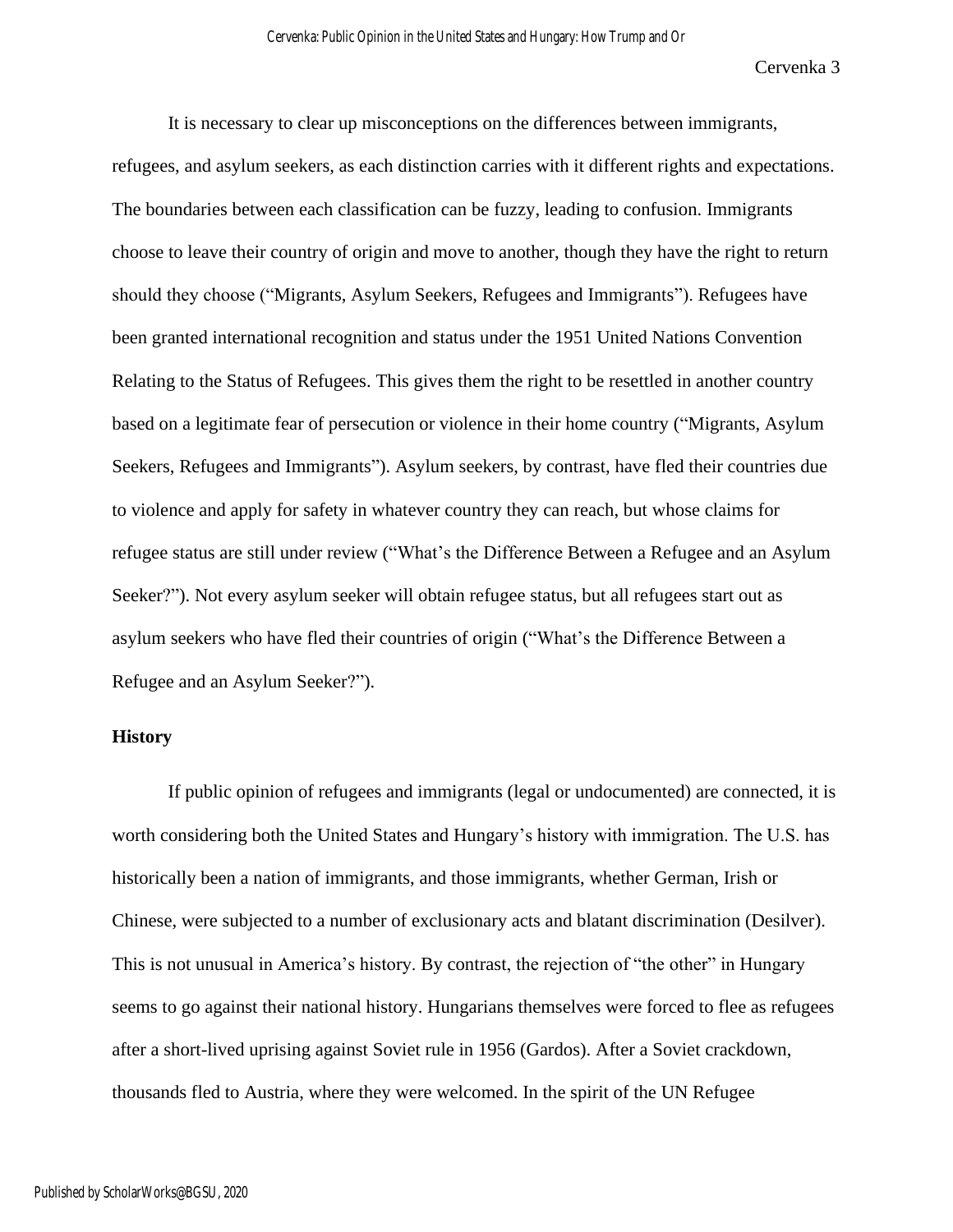Convention of 1951, states, including the United States. came together to resettle those refugees (though the decision was decidedly not popular) (Desilver, Gardos). People's memories might be notoriously short-lived, but the nearness of this crisis to today would indicate that there are still people within the country who remember this time, and what other countries did to welcome Hungarian refugees who fled the Soviet-controlled regime. It could even be said that Hungary has an obligation to accept refugees or that perhaps the people of Hungary might feel collectively the need to give back by showing today's refugees the same kindness. However, the opposite has proven to be true, and Hungary now has some of the strictest refugee policies in the world. It ranks as low as in the bottom three in Gallup's Migrant Acceptance Index, coming out ahead of only Montenegro and Macedonia, two other former East Bloc entities (Esipova). While this index does not include refugees per se, the link between perceptions of immigrants and perceptions of refugees is clear and can help show the drastic extent of Hungary's policies.

#### **Case Study: Trump and the United States**

Public approval for refugee resettlement in the U.S. has never been particularly high (Desilver). A study by the Pew Research Center that consolidated public opinion polls from different eras of U.S. history since WW2 shows that with the exception of ethnic Albanians fleeing from Kosovo in 1999, the approval rating for accepting refugees never rose above 35% in the U.S. (Desilver). This is not counting today's numbers, which will be discussed next, but it begs the question where these views come from. Clearly, refugees were never popular among the U.S.-American electorate. Nonetheless, how is it that refugees have become politicized around the world? This question speaks very specifically to people's fears and perceptions of refugees.

Recent U.S. public opinion has shown a decrease in support for refugees since Donald Trump entered office (Gomez). Support has dropped from 56% in 2017 to 51% in 2018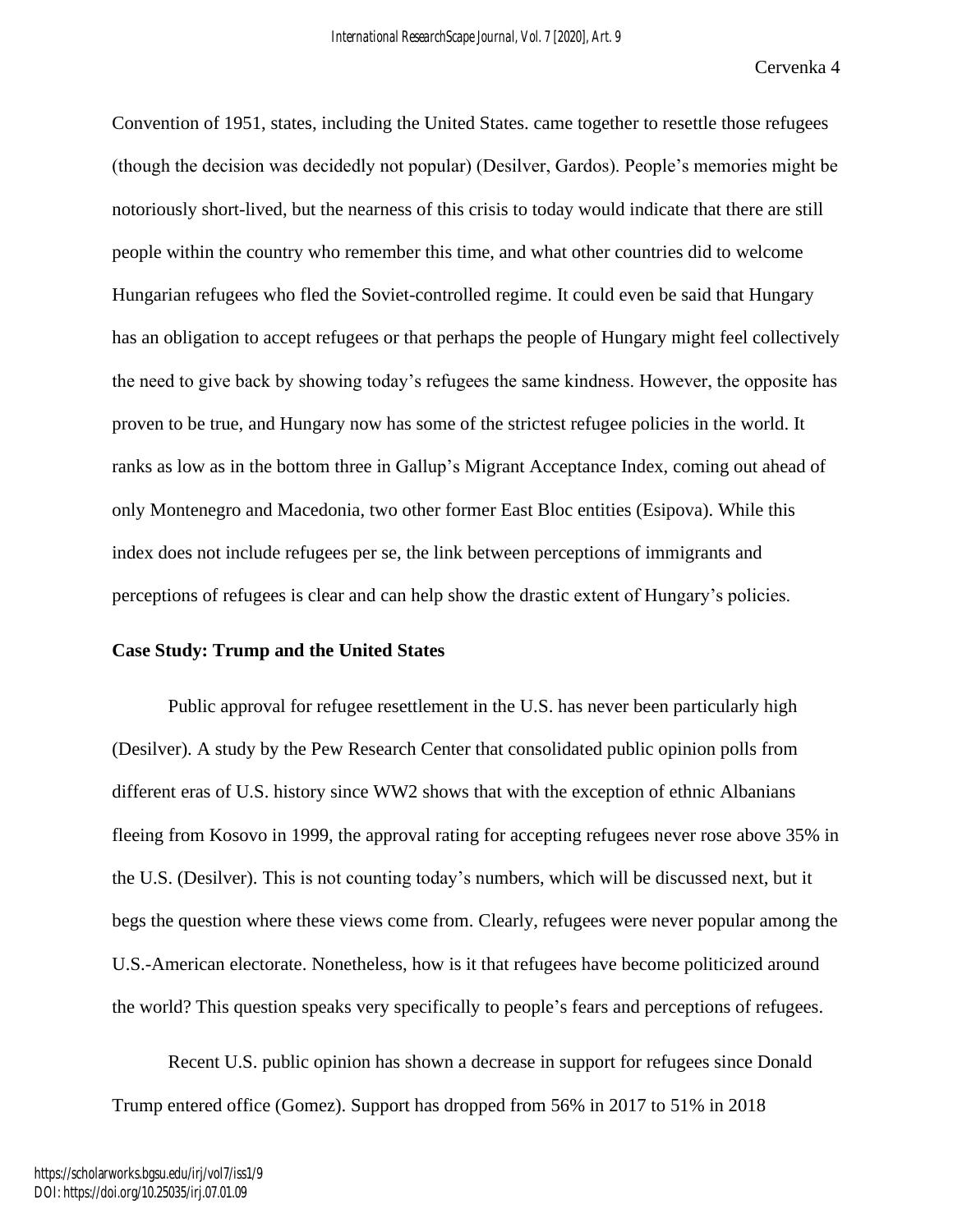(Gomez). Levels of support for refugees are based primarily along party lines. Democrats and Democrat-leaning Independents show 74% approval of the U.S. accepting refugees (Krogstad). This is opposed to just 26% of Republican and Republican-leaning Independents (Krogstad). According to Pew Research polls, the drop in overall support has come from a large decrease on the Republican and Republican-leaning side (Gomez). These drops in public opinion come as Trump's administration has continued to lower the U.S.'s refugee ceiling year after year. He has made it a point to present refugee resettlement as a national security issue, emphasizing the danger of radicalized terrorists sneaking in amongst the refugee population (Gomez). The administration has yet to show any data supporting the reality of this concern, but the rhetoric speaks to the people's fears. For many, the president is a respected authority figure, and if he constantly warns about the dangers of today's refugees, people will start to believe it and internalize it.

When considering Donald Trump's rhetoric, the denouncement of undocumented immigrants has been even more prevalent than that of refugees. Well known are Trump's policies concerning asylum seekers on the U.S.-Mexico border. His family separation policy has been widely criticized as discriminatory, and he has attempted to end protections for Deferred Action for Childhood Arrivals (DACA recipients), or "dreamers" (Isaacs). Trump is widely known for his comments about immigrants during his campaign for the presidency. They show an absolutist attitude toward undocumented immigrants in particular, equating those who commit crimes with those who do not. This warps public perception toward all immigrants, regardless of status. His most publicized quote involved immigrants from Mexico (June 2015): "When Mexico sends its people, they're not sending their best… They're sending people that have a lot of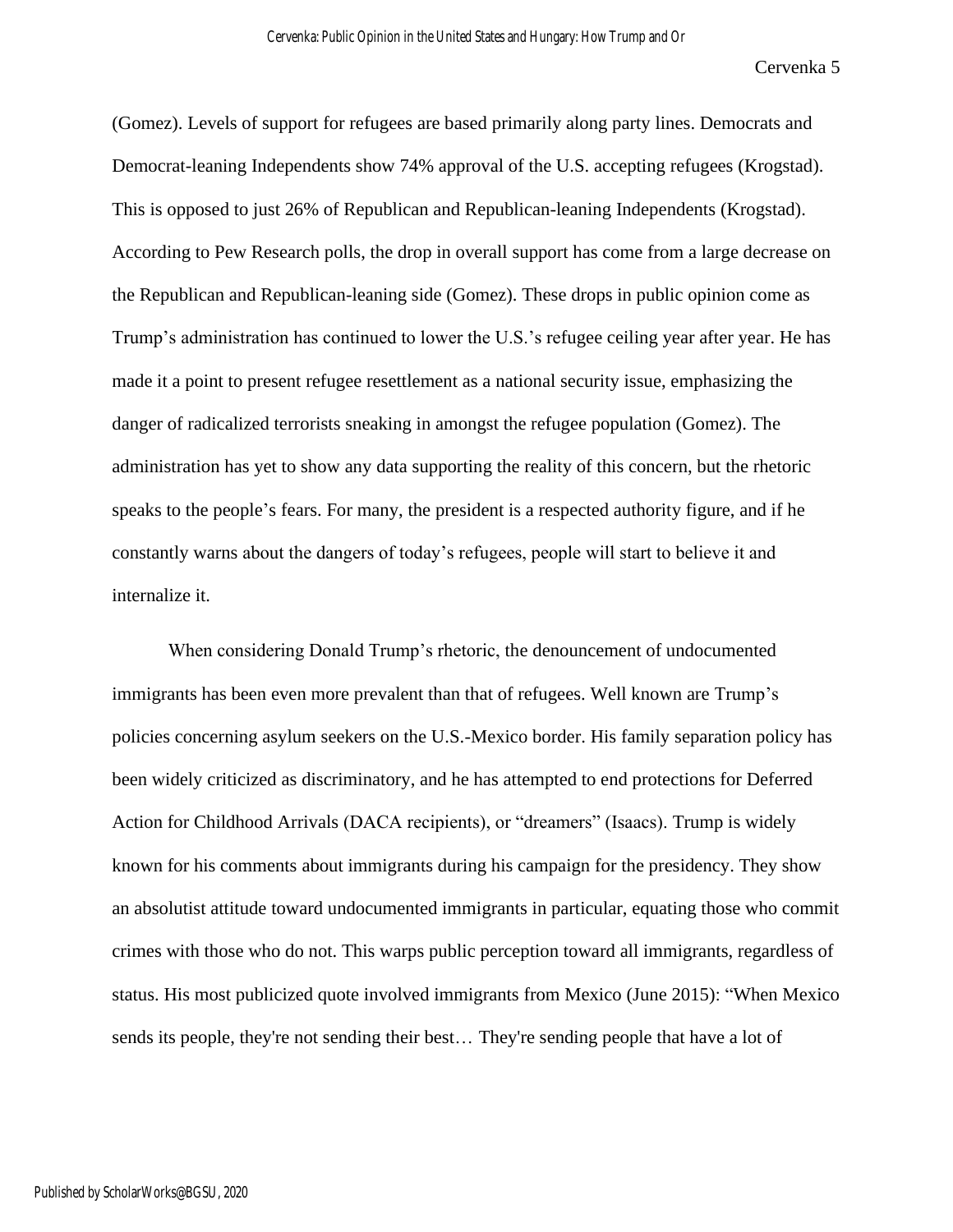problems, and they're bringing those problems with them. They're bringing drugs. They're bringing crime. They're rapists" (Mark).

In September of 2019, Trump announced his intention to lower the United States' refugee ceiling, the maximum number of refugees that would be allowed resettlement in the U.S. in the upcoming fiscal year (Allyn). Fiscal Year 2019 saw a refugee ceiling of 30,000; Trump would cut that nearly in half, lowering it to 18,000 this upcoming fiscal year (Allyn). Furthermore, new policies would allow states and cities to opt out of accepting refugees. This is a dangerous allowance to make. Not only would it play into the partisan views of elected politicians, but it might also inspire those with racist sentiments to further lobby their officials in that direction. It should not be controversial to aid people who are fleeing from unimaginable brutality and persecution, regardless of the country they are fleeing from. These new cuts come at a time when almost 26 million people are registered refugees, and many millions more have been internally displaced within their countries or are seeking asylum (UNHCR "Figures at a Glance", 2019). This decrease represents the lowest number of refugees accepted by the United States since the inception of its modern refugee program in 1980, and an 80% decrease from the refugee ceiling from the last year of President Obama's administration, which was capped at 110,000 (Allyn). It is obvious then, that Trump is implementing policies that align with his remarks on the campaign trail.

One of the questions this paper seeks to answer is to what extent Trump and Viktor Orbán in Hungary manufacture negative dialogue of refugees in their countries. In Trump's case, looking at his electorate might help to discern how and why he uses xenophobic rhetoric as a tactic. It may be that he is outwardly professing beliefs that a large percentage of the population share, and that his supporters are those who have felt unseen by other presidential candidates.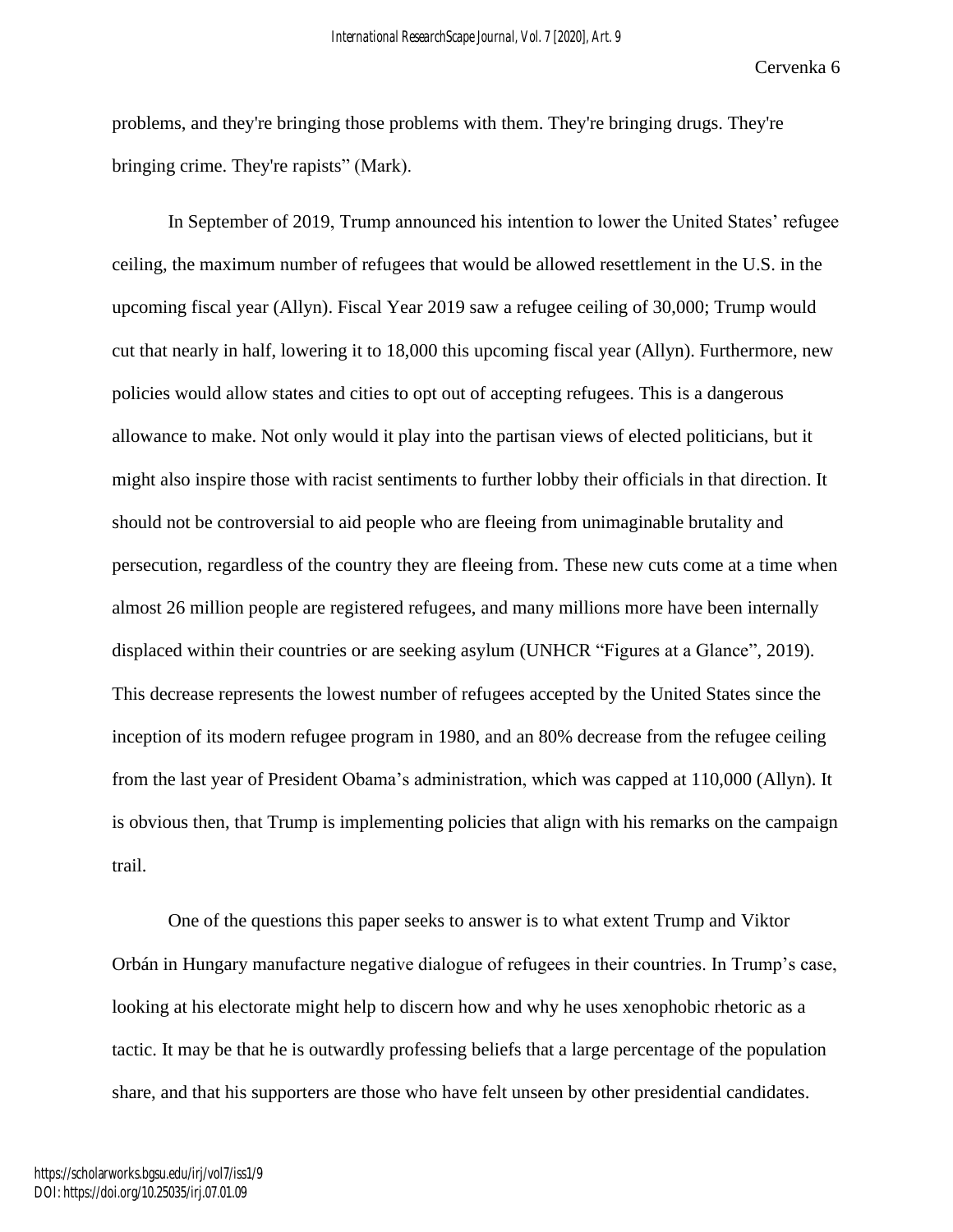During Trump's campaign for the presidency in 2015, a poll of his Republican voter base was conducted. It divided those who generally lean Republican into those in favor of deportation of undocumented immigrants, those in favor of rejecting any refugees from the Syrian conflict, and those who feel otherwise. For the most part, those who favor rejecting refugees also favor deporting undocumented immigrants (Tankersley). It is these issues that set Trump supporters apart from other Republicans, and which allowed Trump to pull ahead of his Republican peers in that party's primary process. Three-fourths of Trump's primary support came from these voters who supported both deportation and refusal of refugees, in contrast to only 16% from other Republicans who did not share those views (Tankersley). This seems to imply that Trump is able to bring in supporters who may not support all of his policies, but who are passionate enough about some that they are willing to vote for him.

An examination of interviews with Trump supporters of various backgrounds shows a general perception that he tackles the issues no one is willing to mention. One such supporter explained why they would be voting for him: "He says things that other Americans are afraid to say but they feel in their heart" (Trump Nation). The anti-immigration and anti-refugee feelings that Trump espouses through his policies may well be referenced here and were already present and helped in his election. This tactic of stoking anti-immigration sentiments is dangerous, showing the international community that the United States cannot be relied upon as a safe haven for those fleeing persecution, despite its status as a superpower.

There is a perception in the United States that accepting and resettling refugees is a huge drain on the economy. In the case of immigrants to the U.S., there is more concern about them working jobs that otherwise could have been given to natural-born citizens. However, the reality is that immigrants are usually working jobs that no one else would want. There are many migrant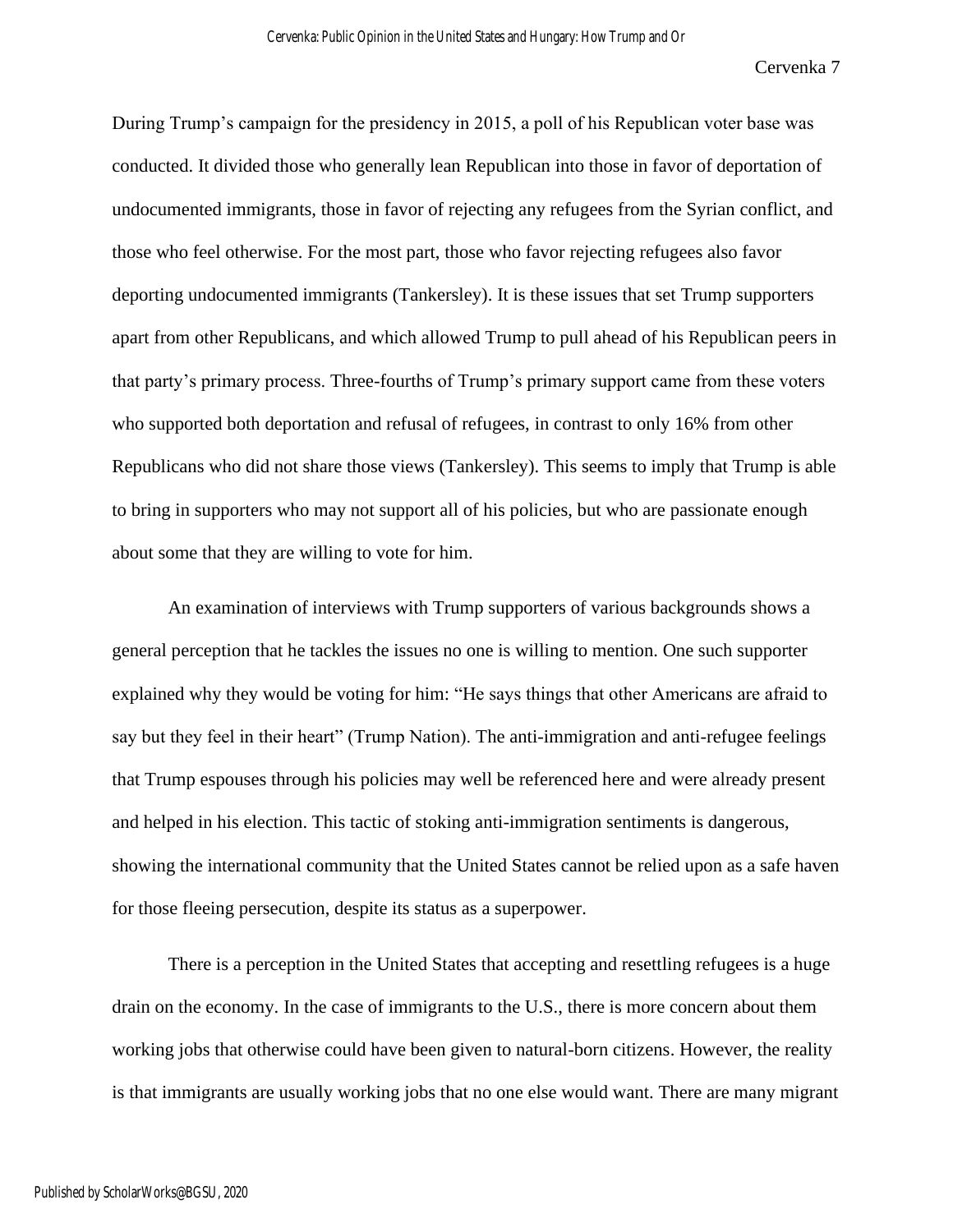workers toiling in agricultural fields with little to no benefits, harvesting the fruits and vegetables that we consume. In 2017, the Trump administration rejected a report from the Department of Health and Human Services because it went against their assumption that refugees are a financial burden to the country (Newland & Capps). The Migration Policy Institute found that in fact, "refugees brought in \$63 billion more revenue to federal, state, and local governments than they cost over the 2005-14 period surveyed" (Newland & Capps). For refugees, though their first year is mostly funded by public benefits, there is research to prove that the longer a refugee stays in the country, the fewer benefits they need to receive (Newland  $& Capps$ ). Additionally, refugee men have become more likely to work and have a job than native-born men, and for refugee women it is about equal to native-born citizens ("Immigrants as Economic Contributors"). Indeed, many studies outline how refugees are benefits to their communities. It is worth noting that the Midwest has historically been one of the leading regions in refugee resettlement in the United States and has reaped the benefits of including refugees ("Immigrants as Economic Contributors"). If the economic benefit of refugees is well-recorded, the question should be why the president insists otherwise. It has long been suspected that the Trump administration uses social media and provocative announcements to draw attention away from actions that may be less popular.

#### **Case Study: Orbán and Hungary**

Pew research into multiple European countries in the wake of the 2015 migrant/refugee crisis helps create an accurate representation of their people's perceptions of refugees and immigrants. In Hungary, 76% of respondents admitted to the belief that refugees are more likely to increase terrorism in their countries (Poushter). 69% feared that refugees from Syria and Iraq posed a major threat (Poushter). The idea of European fear of a perceived other is also a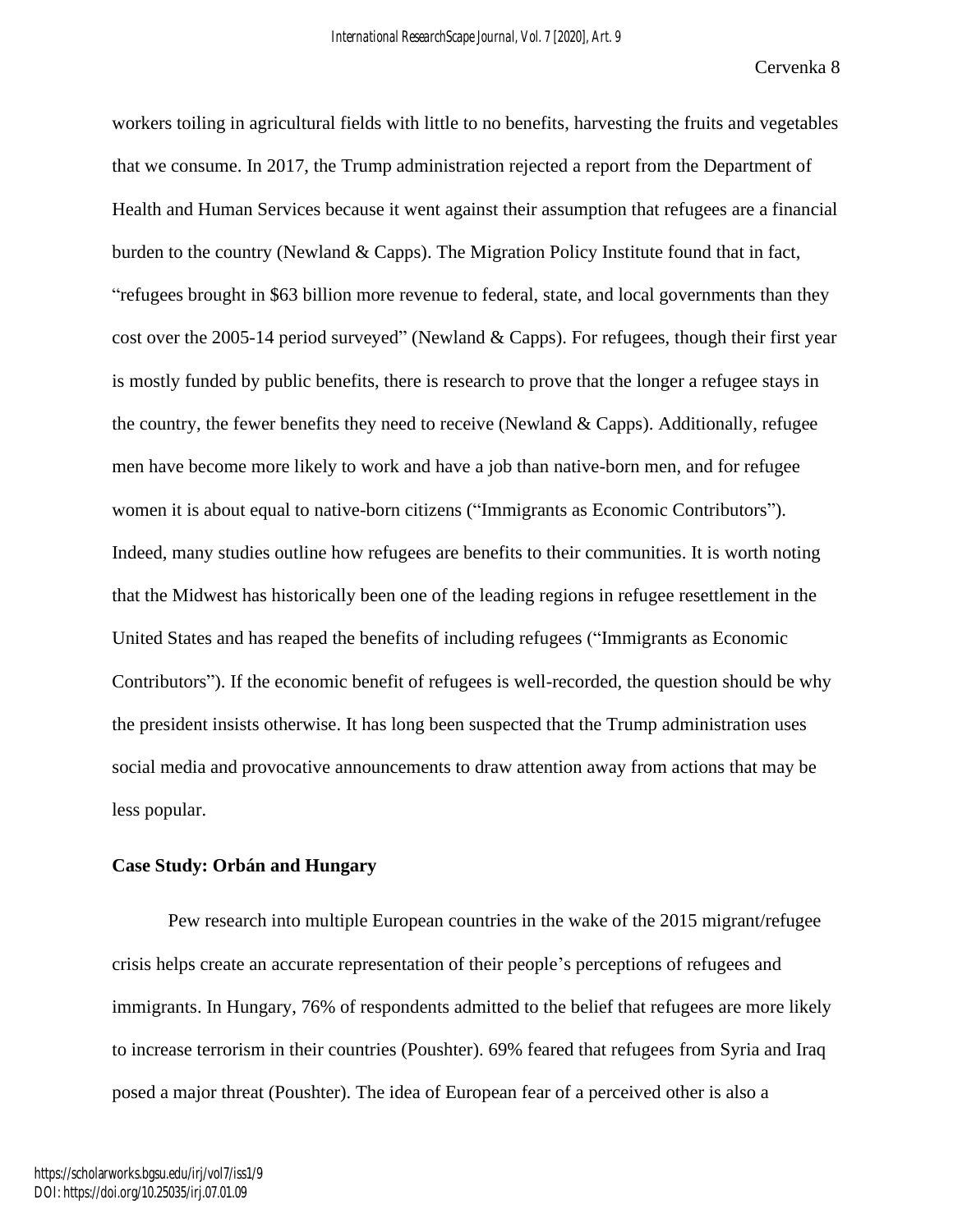possibility, especially considering that the same research asks Europeans whether they believe that growing diversity makes their countries a better place. In the countries surveyed, belief that growing diversity makes the country better never rose above 35% (Poushter). In Hungary, 41% believe diversity actively makes the country a worse place to live. As a point of comparison, 58% of Americans believe in the benefits of growing diversity in their country (Poushter).

The Syrian civil war and similar conflicts in North Africa have seen increased numbers of both refugees and those seeking asylum in European countries such as Hungary. Viktor Orbán's rejection of any and all people falling within these two categories amounts to Hungary ignoring its obligations under the Convention relating to the Status of Refugees, including the concept of non-refoulement (Article 33). Orbán has expressed his position, particularly in his comments concerning Muslim migrants and refugees fleeing into Europe. One quote, given to a German newspaper, serves to sum up his views: "We don't see these people as Muslim refugees. We see them as Muslim invaders" (Barry).

Because Hungary has a history involving their own refugees during the Cold War, one might think individuals there would be sympathetic, if not empathetic, to the plight of those fleeing violence and persecution in the Middle East and North Africa. It is also the case, though, that the government has a lot of power in manufacturing public opinion. Orbán and his administration have gone to extreme measures to turn people against the idea of taking in refugees (Gall). It is commonplace for members of his party to use anti-migrant/anti-refugee language, and the same has been printed and circulated on billboards and on and radio and T.V. (Gall). Refugees, immigrants and asylum seekers have been referred to as "intruders" and "potential terrorists" who would never be able to integrate into Hungarian society (Gall). Orbán himself has gone so far as to refer to immigration as a "poison" (Gall). In a report on Hungary's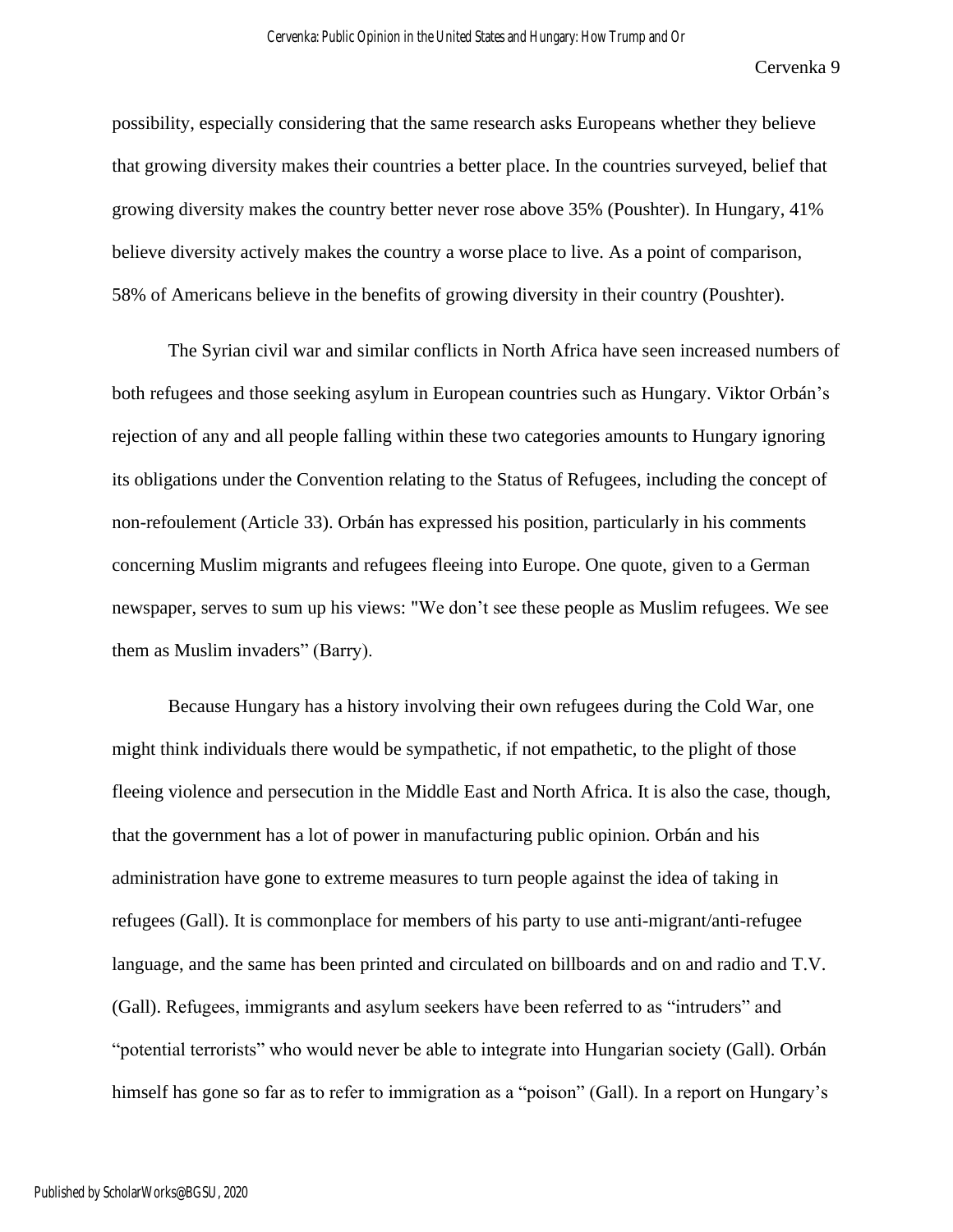treatment of migrants and asylum seekers, Human Rights Watch notes the government's goal: "The government doesn't just make life miserable for asylum seekers and refugees. It wants the Hungarians to hate them too" (Gall). New waves of migration into Hungary would take a shift in mindset to accept, especially if those refugees, asylum seekers and immigrants are from a non-Christian background. The irony here is that Hungary faces a huge labor shortage as a result of a brain-drain over the last decade and a half. Other countries have welcomed refugees and immigrants into their borders to fill similar needs, but Orbán's hostility makes this unlikely for Hungary.

The makeup of far-right voters in Europe is quite similar country-by-country, including Hungary. Lacking first-person interviews with Orbán supporters, a few factors from the media are helpful to discern what makes Orbán appealing. According to an article by Neil Fligstein, "European Integration, Nationalism and European Identity," supporters of anti-immigrant policy are generally less educated and from a lower socio-economic class (Fligstein et al 114). They are more likely to buy into ethnic nationalism, the exclusionary type of nationalism that asserts that one can only be a citizen by virtue of having been born into that country (Fligstein et al 112). These voters are also more likely to hold anti-EU sentiments (Flistein et al 114).

In Hungary, Orbán and his Fidesz party emphasize the "Christian-national idea" as a foundation for changes within the country, drawing on the majority Christian makeup of the country as a basis for policy decisions (Fekete 43). However, this ends up masking the administration's essentially nativist and xenophobic policies, which are presented as a maintenance of traditional values (Fekete 43). If Christian sentiments were at the forefront of policy, one might assume that heartfelt Christian charitable feelings would inspire the country to take in refugees, even if it was only Christian refugees. However, the fact that this is not the case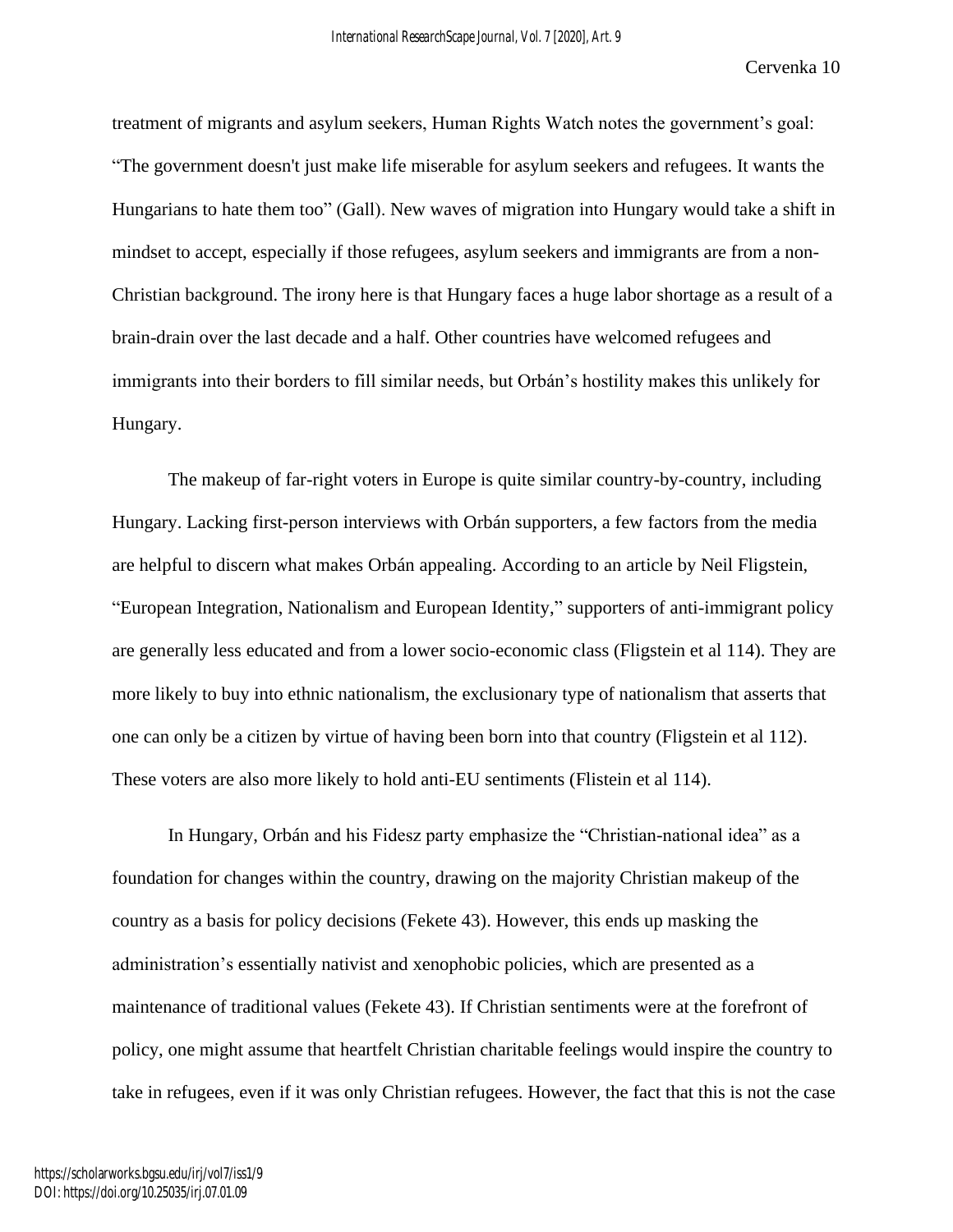shows the deep hypocrisy of Orbán's declaration. It suggests the "Christian-national idea" is truly a front to hide the discriminating policies toward not only Syrian migrants at the border, but also North African migrants and the Roma people within the country. Orbán has overseen a militarization of its borders with Serbia and Croatia, and images of refugees being teargassed and kept in metal pens at those borders have garnered international attention (Fekete 39). Orbán is playing a dangerous game with the European Union, which could withdraw EU funds from his country. A number of attempts by the EU to curtail Orbán have been vetoed by Poland, Hungary's ally in the EU and a country that has seen a rise in similar far-right nationalism and shares the same concerns about refugees and immigrants ("Europe and Nationalism").

International agencies offered Hungary monetary aid for receiving refugees in the country, but Orbán refused, as accepting such aid would amount to Hungary recognizing its obligations under the 1951 Refugee Convention (Fekete 41). This would also mean creating a registration system and allowing asylees to make their asylum claims in Hungary. Additionally, the policy of non-refoulement prohibits refugees or asylum seekers from being sent back to countries where they would be in danger (Human Rights First). It is obvious then, therefore, that Orbán's concept of a Christian ideal is a country where only Hungarian Christians are welcome. The Roma, despite having settled in Hungary for many centuries, face similar persecution (Fekete 40). Far-right protesters have been known to attack Roma communities, chanting slurs and maintaining rhetoric that cements this group as an other (Cernusakova). Orbán has refused to condemn comments from members of his party that have equated the Roma people with animals. Additionally, he has done little to prevent continued hate crimes (Cernusakova). Hate crimes have long been lumped in with regular crimes, and for this reason, activists have found it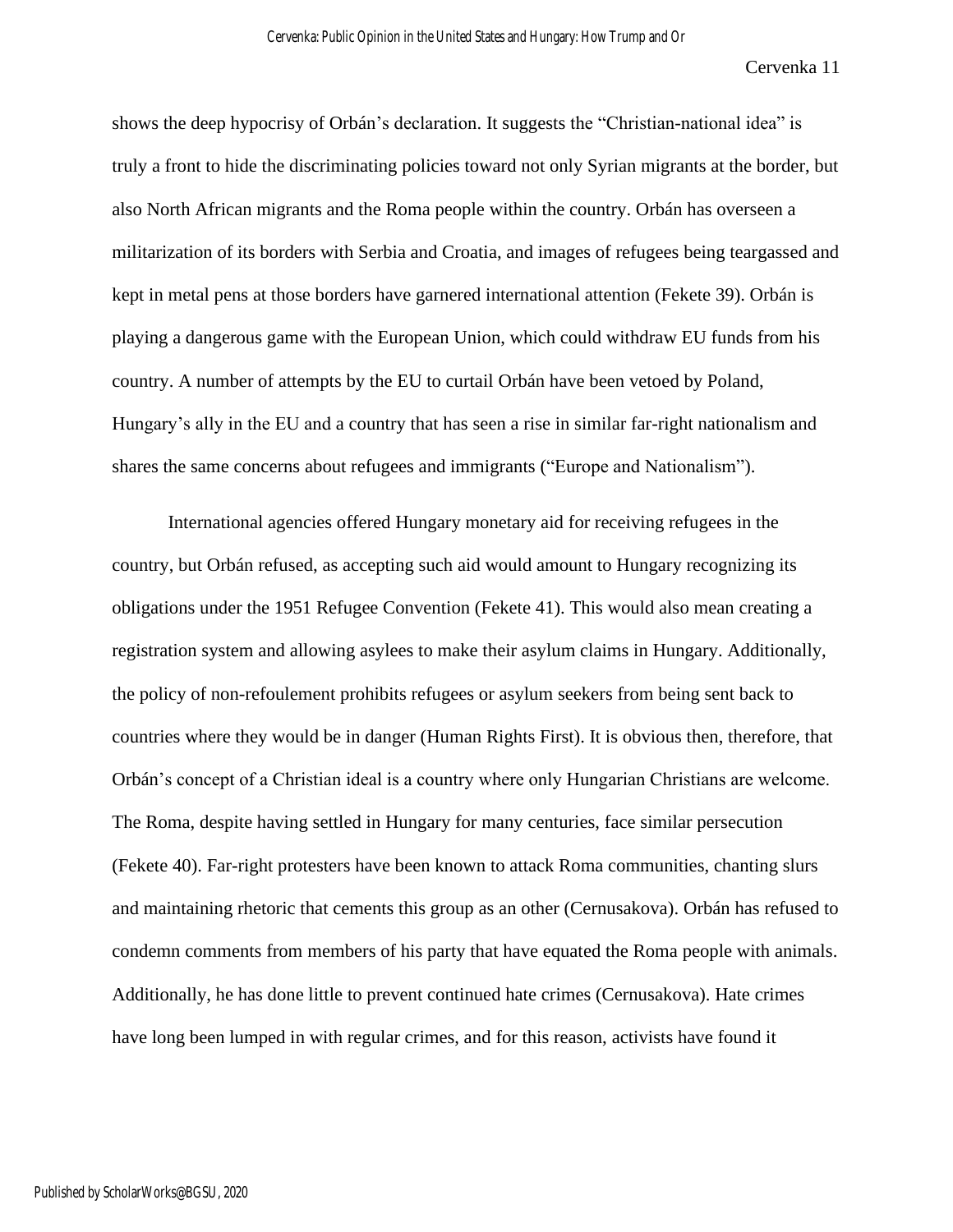necessary to bypass the Hungarian justice system and appeal directly to the European Court of Human Rights (Cernusakova).

The rise of far-right parties has been documented in many countries across Europe. Many use immigration as a main selling point. Viktor Orbán emphasizes the Christian identity of Hungary, explaining that allowing Muslim refugees would turn Europe into a place "with a mixed population and no sense of identity" ("Europe and Nationalism"). Under his leadership, Hungary has seen decreased freedom of the press, an elimination of checks and balances, and a redefinition of the election system, so that he has an advantage in his reelection campaign (Kelemen). This idea of identity is clearly important to how Europeans, not just Hungarians, vote. Neil Fligstein's article, "European Integration, Nationalism and European Identity," digs deeper into the relationship between nationalism and identity. Nationalism is divided into two types: civic and ethnic. A civic view of nationalism is that anyone can become a citizen if they promise to uphold the laws of the state, even if they were born elsewhere. On the other hand, ethnic nationalism is more exclusionary, defining national identity solely on having been born into that culture (Fligstein et al 112). This dual concept is helpful in discussing the rise of farright parties in European countries, including Hungary, because it directly ties concerns about immigrants and refugees to a fears of the loss of a homogenous national identity.

This view of national identity is not about who is in, but who is out (Fligstein et al 113). People generally lean towards one version of nationalism and national identity over another. It is generally people who are less-educated and come from a lower socio-economic class who tend towards ethnic nationalism, and it is these voters, who in turn, tend more towards the far-right (Fligstein et al 114). There is obviously a concern there that refugees and immigrants will warp Hungarian national identity and resistance to that underlies the election of openly anti-immigrant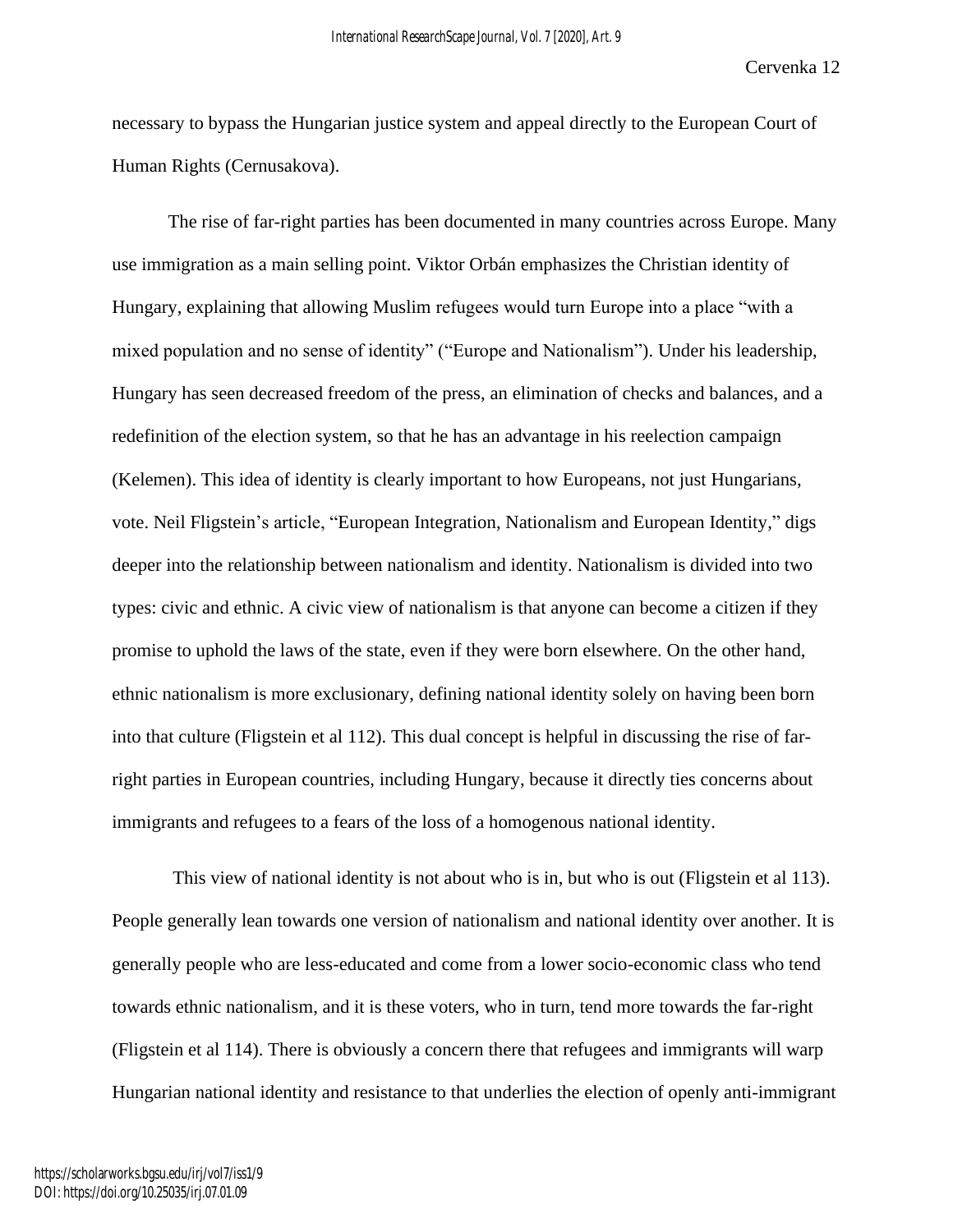candidates, who may be seen as more likely to enact aggressive policies in that area. This seems to indicate that since enough people feel this way, then Orbán was able to be elected. His government has taken these limited ethnic nationalism and attendant xenophobia and run with it, making efforts to convert the rest of the population to those views and inflating a problem he presents as something only he can fix, thereby cementing his rule.

It is worth considering what it is about both Trump and Orbán that appeals to a wide enough electorate that allows them to enjoy continued support. Their voter bases tend to include people who feel unseen by mainstream politicians, indicating that they see the views they already held reflected in those candidates. Rising nativism and nationalism in the U.S. and Hungary have brought those concerns about refugees and immigrants to the forefront (Lucassen & Lubbers 548). They have created a forum for those inherent racist and xenophobic viewpoints to flourish and presented themselves as the savior who will fix the problem and defend the people.

In her book, *Blaming Immigrants: Nationalism and the Economics of Global Movement*, Neeraj Kaushal comments that the anti-immigrant sentiments Mexicans experience in some southern U.S. states today are not unlike those that impacted the waves of Irish, Italian, German, Jewish, and Chinese immigrants many years earlier. She notes that "In the long run, the key to pacifying discontents lies in how well the current flows of immigrants integrate with host country cultures and how they contribute to host societies" (Kaushal 23). As these immigrants of yesteryear began contributing toward America's future, negative views towards them dissipated. One can hope then, that this will eventually be the same with the refugees and immigrants of today. For her part, Kaushal believes this is possible for Syrian refugees in European countries, but that it may take years for their economic impact to be felt (Kaushal 23). This might be true for countries like Germany, where many refugees have been taken in, but for Hungary, which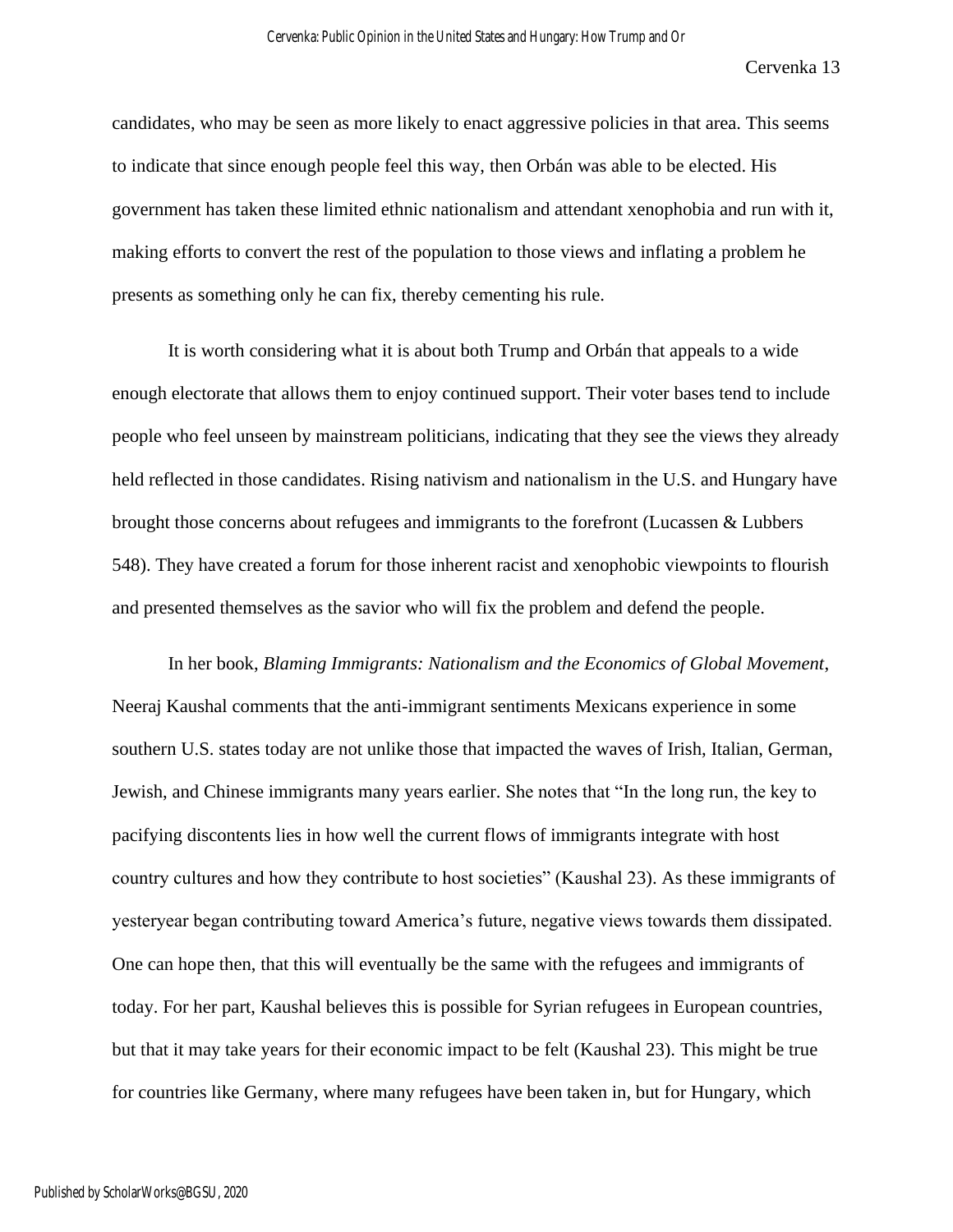has shut its borders to refugees, it may not be the case. If refugees are not allowed in the country, Hungarians will continue to mistrust them as a faceless "other."

#### **Conclusion**

The research has shown that despite perceptions that today's discussions surrounding refugees and immigrants are worse than they have ever been, there is evidence that the public opinion has rarely been high for refugee resettlement. Though it may seem like a spike in negative rhetoric correlates with the election of Trump in the United States and Orbán in Hungary, it is clear that these views were entrenched long before either one was elected. In Hungary's case, there is a fear of the dissolution of Hungarian identity and national culture with the settling of refugees and migrants, a fear that, interestingly enough, is not prevalent in the United States. Both countries share concerns about terrorism and immigrants being a drain on the economy. Despite these misguided fears, states do have an obligation to house refugees under the 1951 convention, and as conflicts due to political disputes or environmental problems continue to lead to more and more refugees and asylees, wealthy and influential states need to bear more of that obligation. A start to this would be to increase existing refugee ceilings in the United States and to institute mechanisms within the EU that would either punish members who try to shirk their responsibility or create incentives for taking more. The plight of refugees and asylum seekers is a major human rights issue, and the racist and xenophobic views of world leaders should not undermine it.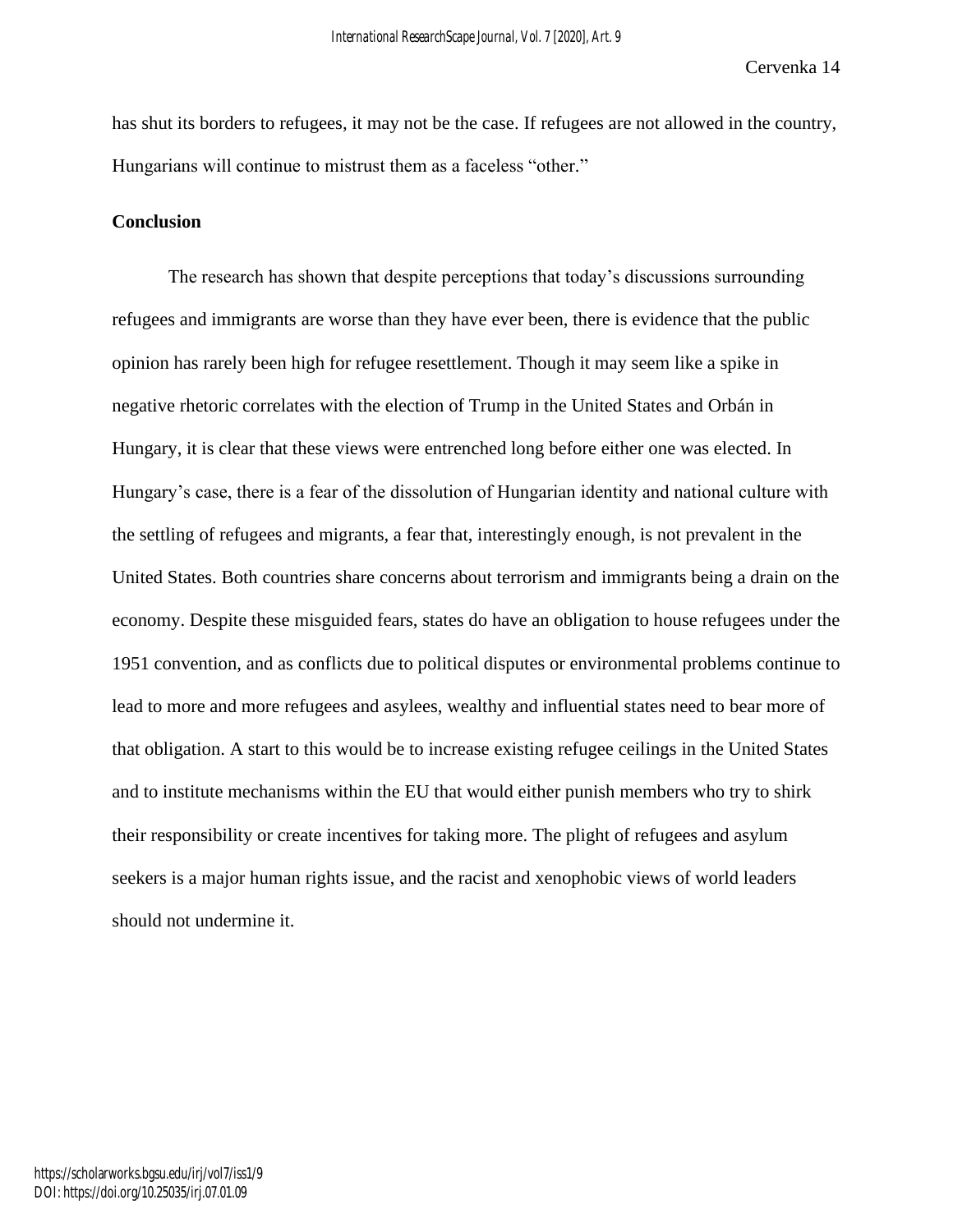#### Works Cited

- Allyn, Bobby. "Trump Administration Drastically Cuts Number of Refugees Allowed to Enter The U.S." *NPR*, 26 Sept. 2019, https://www.npr.org/2019/09/26/764839236/trumpadministration-drastically-cuts-number-of-refugees-allowed-to-enter-the-u. Accessed 10 Oct. 2019.
- "Backgrounder: States' Obligations to Protect Refugees Fleeing Libya." *Human Rights First*, 28 Feb. 2011, https://www.humanrightsfirst.org/resource/backgrounder-states'-obligationsprotect-refugees-fleeing-libya. Accessed 15 Nov. 2019.
- Barry, Orla. "In Orbán's Hungary, Refugees Are Unwelcome so Are Those Who Try to Help." *Public Radio International*, 11 Feb. 2019, https://www.pri.org/stories/2019-02- 11/Orbán-s-hungary-refugees-are-unwelcome-so-are-those-who-try-help. Accessed 2 Nov. 2019.
- Cernusakova, Barbora. "The Roma People's Hungarian Hell." *POLITICO*, 28 Jan. 17AD, https://www.politico.eu/article/the-roma-peoples-hungarian-hell/. Accessed 1 Dec. 2019.
- "Convention Relating to the Status of Refugees." *The Office of the High Commissioner for*

*Human Rights (UN Human Rights)*,

www.ohchr.org/en/professionalinterest/pages/statusofrefugees.aspx. Accessed 20 Nov. 2019.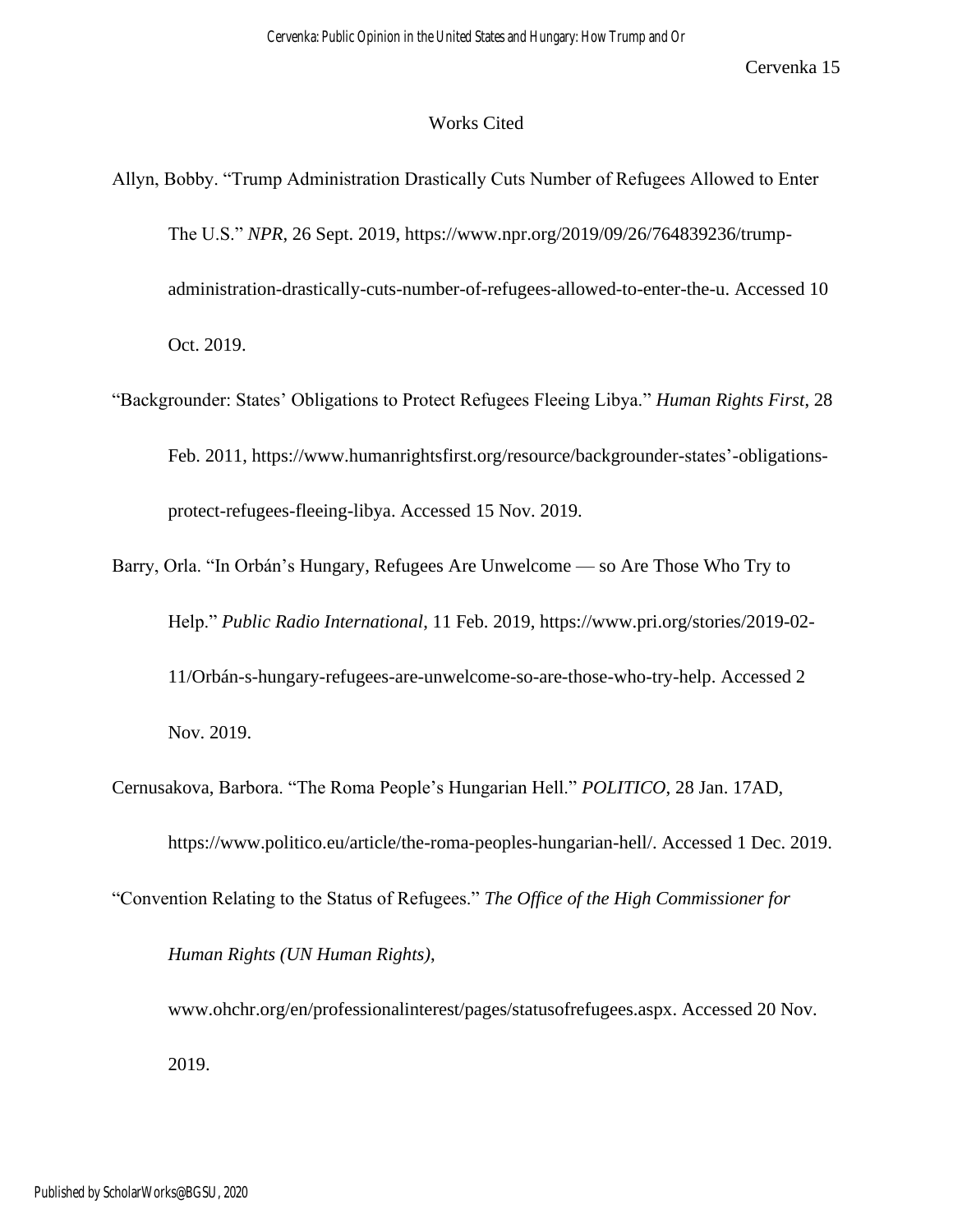Desilver, Drew. "U.S. Public Seldom Has Welcomed Refugees into Country." *Pew Research Center*, 19 Nov. 2015, https://www.pewresearch.org/fact-tank/2015/11/19/u-s-publicseldom-has-welcomed-refugees-into-country/. Accessed 10 Oct. 2019.

Esipova, Neli, et al. "New Index Shows Least-, Most-Accepting Countries for

Migrants." *Gallup*, 23 Aug. 2017, https://news.gallup.com/poll/216377/new-indexshows-least-accepting-countries-migrants.aspx. Accessed 2 Nov. 2019.

- "Europe and Nationalism: A Country-by-Country Guide." *BBC News*, BBC, 10 Sept. 2018, www.bbc.com/news/world-europe-36130006. Accessed 2 Nov. 2019.
- Fekete, Liz. "Hungary: Power, Punishment and the 'Christian-National Idea'." *Race & Class*, vol. 57, no. 4, 2016, pp. 39-53. https://journals-sagepub-

com.ezproxy.bgsu.edu/doi/full/10.1177/0306396815624607?utm\_source=summon&utm \_medium=discovery-provider. Accessed 25 Nov. 2019.

"Figures at a Glance." *United Nations High Commissioner for Refugees*, 2019,

https://www.unhcr.org/en-us/figures-at-a-glance.html. Accessed 26 March 2020.

Fligstein, Neil, Alina Polyakova, and Wayne Sandholtz. "European

Integration, Nationalism and European Identity." JCMS: *Journal of Common Market Studies*, vol. 50, no. s1, 2012, pp. 106-122. OhioLINK Electronic Journal Center, doi:10.1111/J.1468-5965.2011.02230.X. Accessed 9 Dec. 2019.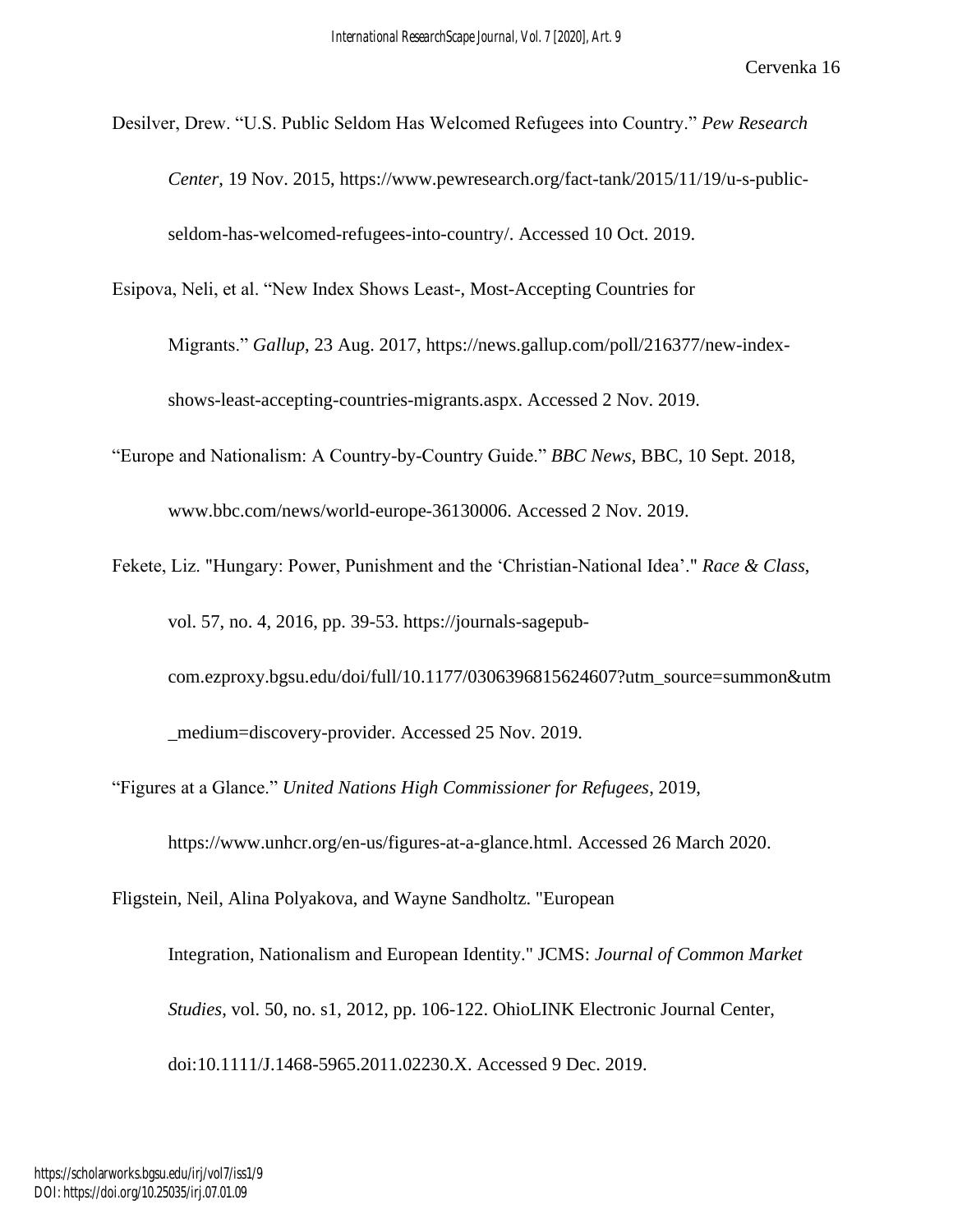- Gall, Lydia. "Hungary's Treatment of Refugees Is A Disgrace To Its History." *Human Rights Watch*, 2 Oct. 2016, https://www.hrw.org/news/2016/10/03/hungarys-treatment-refugeesdisgrace-its-history#. Accessed 2 Nov. 2019.
- Garbos, Todor. "Hungary's Mistreatment of Refugees Today Ignores History." *Time*, 21 Oct.

2016, https://time.com/4538652/hungary-refugee-crisis-history/. Accessed 2 Nov. 2019.

Gomez, Alan. "Fewer Americans Believe U.S. Should Accept Refugees." *USA Today*, 24 May

2018, https://www.usatoday.com/story/news/nation/2018/05/24/fewer-americans-believeunited-states-should-accept-refugees/638663002/. Accessed 28 Nov. 2019.

"Immigrants as Economic Contributors: Refugees Are a Fiscal Success Story for

America." *National Immigration Forum*, 14 June 2018,

https://immigrationforum.org/article/immigrants-as-economic-contributors-refugees-area-fiscal-success-story-for-america/. Accessed 28 Nov. 2019.

Isaacs, Arnold. "Trump's Cruel Refugee Policies Are Somehow Getting Worse." *The Nation*, 22 Oct. 2019, https://www.thenation.com/article/trump-public-charge-local-option/.

Accessed 25 Oct. 2019.

Kaushal, Neeraj. *Blaming Immigrants: Nationalism and the Economics of Global Movement*. Columbia University Press, 2019. pp. 22-24.

Lucassen, Geertje, and Marcel Lubbers. "Who Fears What? Explaining Far-Right-Wing.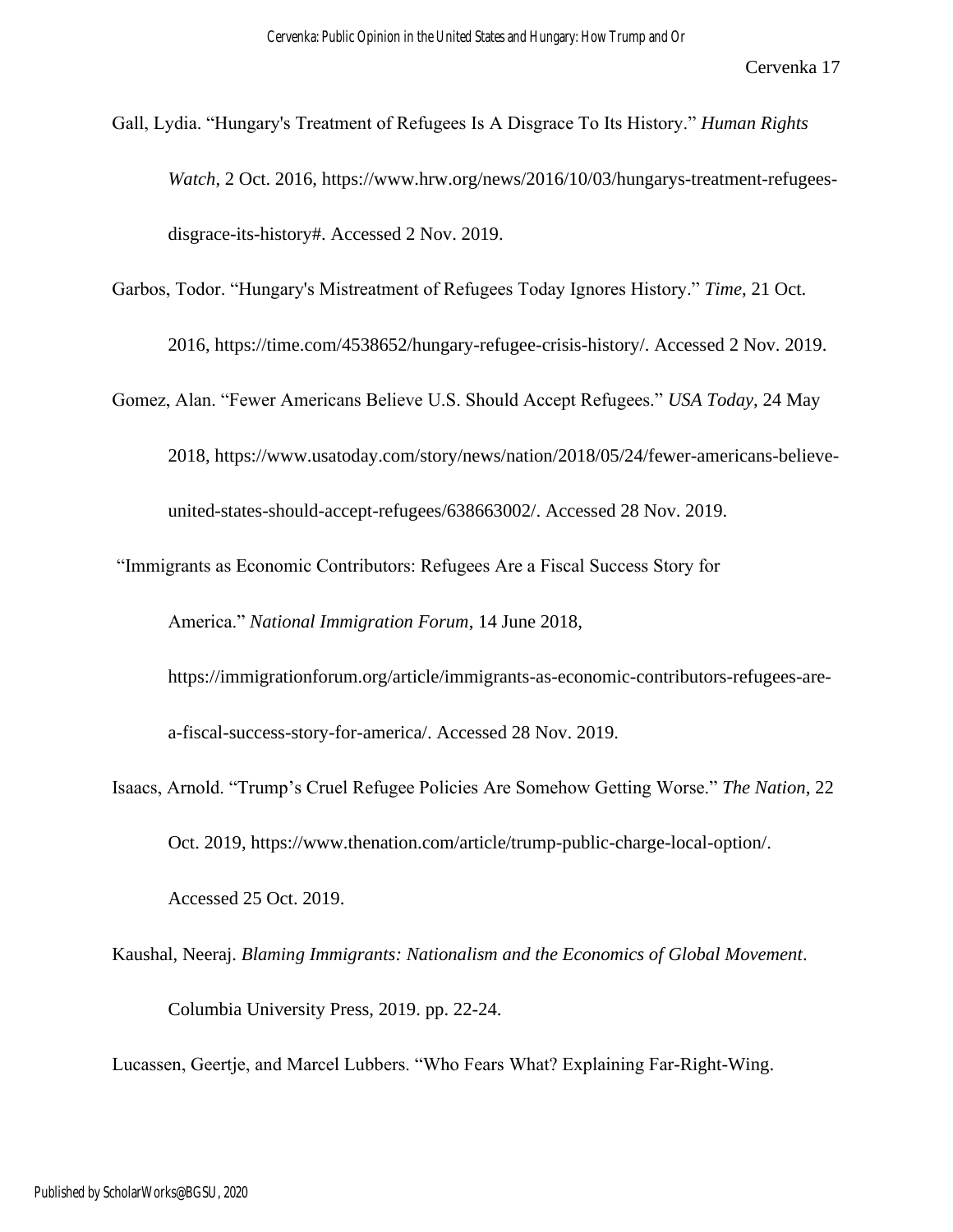Preference in Europe by Distinguishing Perceived Cultural and Economic Ethnic Threats." *Comparative Political Studies*, vol. 45, no. 5, May 2012, pp. 547–574, doi:10.1177/0010414011427851. Accessed 10 Oct. 2019.

Mark, Michelle. "Trump Just Referred to One of His Most Infamous Campaign Comments:

Calling Mexicans 'Rapists'." *Business Insider*, 8 Apr. 2018,

https://www.businessinsider.com/trump-mexicans-rapists-remark-reference-2018-4. Accessed 25 Oct. 2019.

"Migrants, Asylum Seekers, Refugees and Immigrants: What's the Difference?" *International Rescue Committee (IRC)*, 11 Dec. 2018, https://www.rescue.org/article/migrants-asylumseekers-refugees-and-immigrants-whats-difference. Accessed 26 March 2020.

Newland, Kathleen, and Randy Capps. "Why Hide the Facts About Refugee Costs and

Benefits?" *Migration Policy Institute*, Sept. 2017,

https://www.migrationpolicy.org/news/why-hide-facts-about-refugee-costs-and-benefits. Accessed 26 March 2020.

Poushter, Jacob. "European Opinions of the Refugee Crisis in 5 Charts." *Pew Research Center*, 16 Sept. 2016, www.pewresearch.org/fact-tank/2016/09/16/european-opinions-of-therefugee-crisis-in-5-charts/. Accessed 10 Oct. 2019.

"Trump Nation." *USA Today*, 2016, https://www.usatoday.com/pages/interactives/trump-